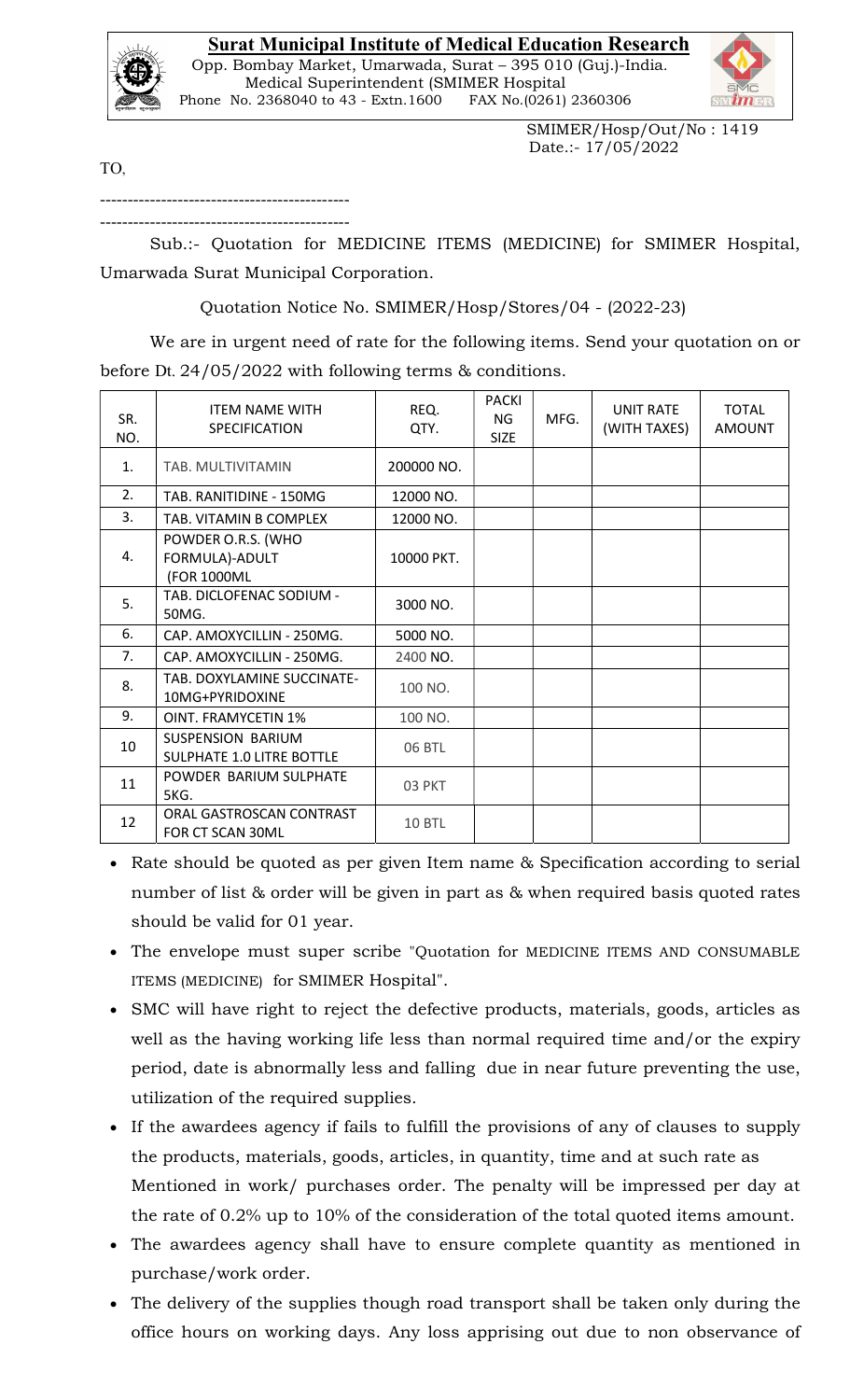this instruction will be borne by awardees agency. Rates/Price to be quoted should be inclusive of all Center/State taxes, levies, Transportation, handing charges F.O.R SMC's delivery places in SMIMER Hospital store, packing, forwarding, transit losses, insurance, loading and unloading and charges and the all other leakage, losses shall be borne by the supplier.

- Only the available items should be quoted and should be supplied with in 10 days of Purchase Order.
- Rate and Manufacturing name should be quoted in the format given above.
- GST CLAUSE FOR CONSTRUCTION/ ERECTION/ COMMISSIONING /INSTALLATION/ REPAIRE/ MAINTENANCE/RENOVATION/ FABRICATION OF STRUCTURE INCLUDING BUILDING(MEANS ALL WORKS CONTRACT/TURN KEY PROJECTS/SUPPLY OF MATERIAL/GOODS)
- GST (Goods & Service Tax) has come in existence from 1st July,2017.Contractor/Successful Bidder is bound to pay any amount of GST prescribed by the Govt. of India as per the Terms of contract agreed upon during the course of execution of this Contract.
- During the course of execution of contract, if there is any change in Rate of GST (Goods & Service Tax) by the Government, the same shall be reimbursed / recovered separately by SMC, subject to the successful Tenderer /Contractor to the Competent Authority along with a Certificate from Chartered Accountant of Contractor / Successful Bidder certifying that the amount of GST paid to the Government and the same shall be intimated/submitted/claimed within 30(Thirty ) Days form the date of payment. Remittance of GST within stipulated period shall be the sole responsibility of the Successful Bidder/Contractor, failing which, SMC may recover the amount due, from any other payable dues with SMC and decision of Municipal Commissioner shall be final and binding on the Contractor / Successful Bidder in this regard. Further, the non-payment of GST to the Government may lead to the termination of contract and forfeiture of Security Deposit / Performance Guarantee Amount.
- If imposition of any other new Taxes /Duties /Levies / Cess or any other incidentals etc. or any increase in the existing Taxes / Duties / Levies /Cess or any other incidentals etc.(Excluding GST) are imposed during the course of the contract, the same shall be borne by the Contractor / Successful Bidder only, in no case SMC shall be liable for the same.
- The successful awardees will be required to place Security Deposit (SD)  $\omega$  5% (Five percent) of the consideration of the contract amount by demand draft or Banker's Cheque of any scheduled/nationalized bank payable at Surat drawn in favour of "Commissioner, Surat Municipal Corporation" Security deposit must be submitted with in 15 days or time limit allowed in work order/Purchase order from the date of notice of security deposit will be imposed of each day.
- On awarding the contract , the awardees agency will have to enter into a written agreement using Gujarat State Stamp Paper value of Rs.300/- in case of security deposit submitted by cash or demand draft.
- The Security Deposit will be returned after the completion of defect liability period and after the fulfillment of obligation created under the contract awarded.